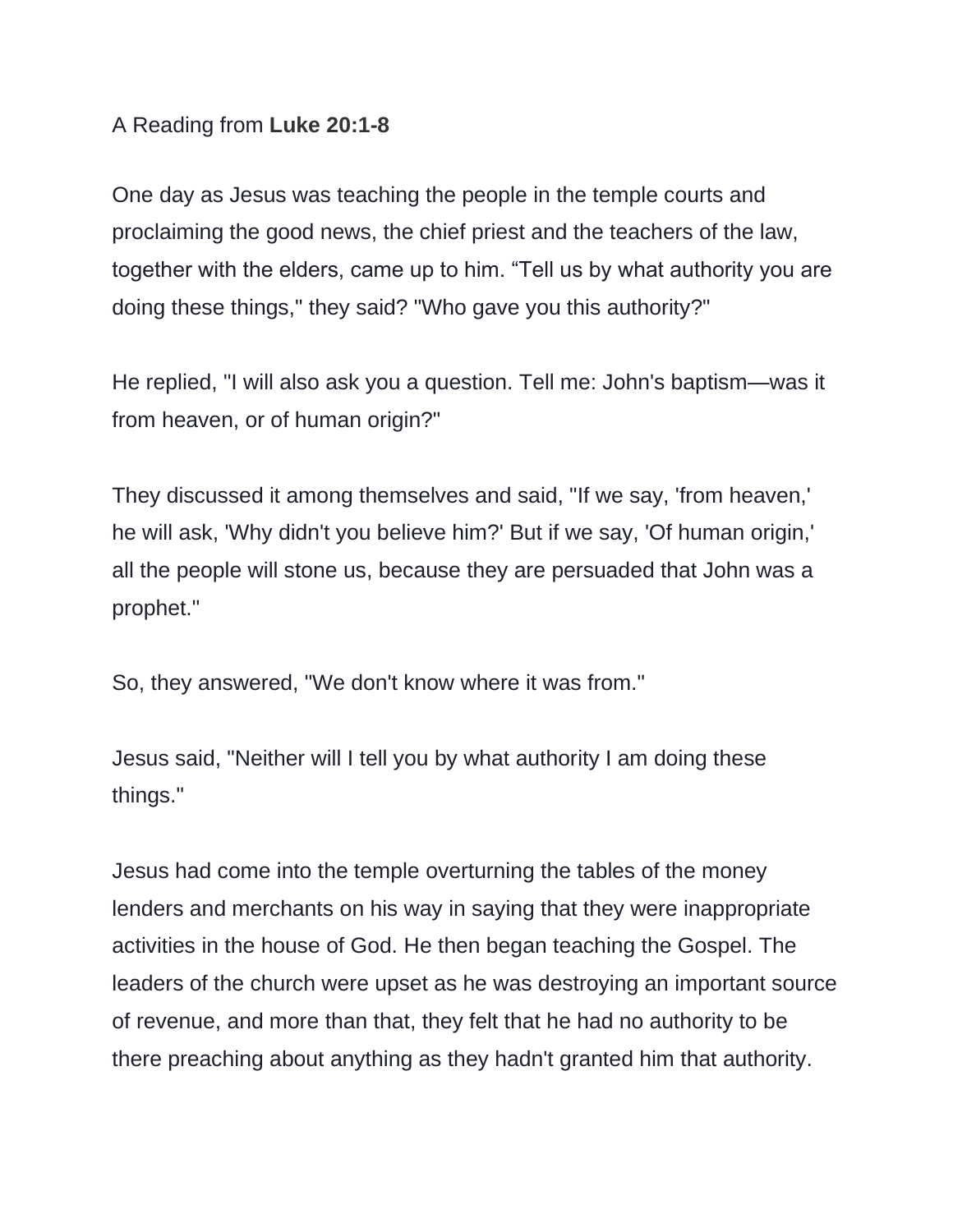Plus, they were looking for a way to get rid of him as he had stirred up resentments and attracted a large and growing following.

Nor were they happy with the question that Jesus posed to them, as John the Baptist was a rock star – the people of the region believed his frequent announcements that the Messiah was coming; and they believed that God had given him the authority to baptize.

So like TV pundits working for CNN, Fox News, and MSNBC, they posed an either-or question of their own making as if there were no other possible choices. In reality, the heads of the temple had no interest in the content of what Jesus was teaching any more than some pundits are interested in listening to information that does not reinforce their preconceived views.

I am reminded of Greta Thunberg, whose message is, pay attention to what the scientists are telling us and act immediately to address the causes of climate change. Ask yourself, by what authority does she speak at the United Nations? She has no academic degrees, hasn't published any peer reviewed papers in scientific journals, and, in fact, she hasn't even graduated from high school.

Greta recently said, "11,000 scientists signed a declaration of climate emergency. It's great that it gets media attention. But it's not like this the first time. Just last year, over 20000 scientists signed a similar warning. How many warnings do we need to treat this as a crisis?"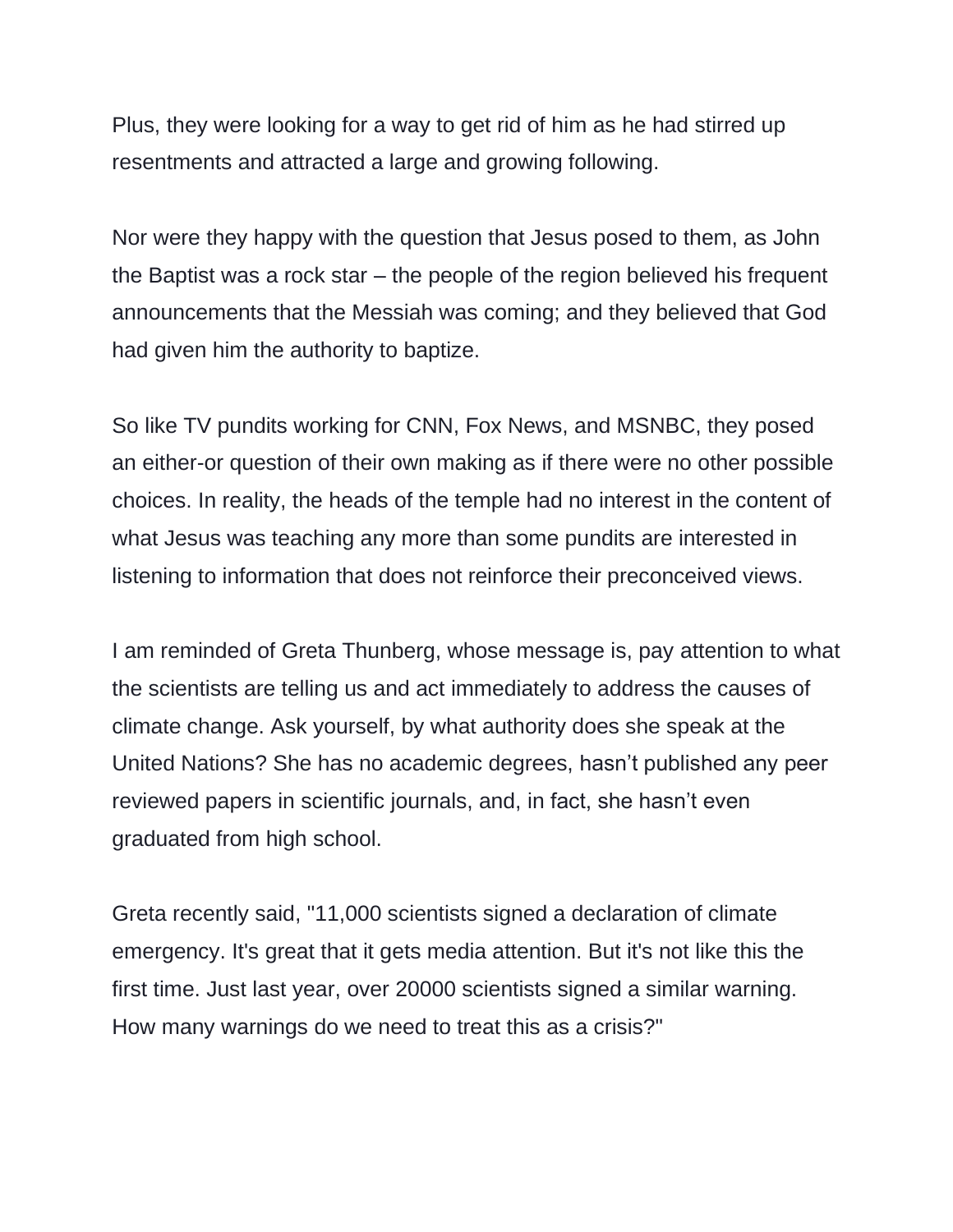Her authority comes from her willingness to speak truth to power. Her activities began in August 2018, at age 15, when she started her once a week vigil outside the Swedish Parliament holding up a sign that said, in Swedish, "School strike for the climate."

Soon other students joined her in front of Parliament and by protesting in front of the city halls in their home communities. Collectively they decided to call their protest, School Strike for the Planet. This movement quickly expanded to other countries, and gaining tremendous media attention, Greta was asked to speak at the 2018 United Nations Climate Change Conference held in Katowice, Poland.

Notable is that when Greta speaks, she tends to speak in a blunt straight forward style. She constantly urges the media to speak to other youth, not just her and, of course, to scientists. Further, she admonishes leaders for not doing their job and warns them against thinking of today's youth as the cleanup crew that's going to address the mess they've made. "This is all wrong," said Greta. "I shouldn't be up here. I should be back in school on the other side of the ocean. Yet you all come to us young people for hope. How dare you!"

Greta has received tremendous pushback. One recent twitter response was: Climate change: the made-up catastrophe used by globalists and socialists to install fear and guilt to tax, regulate, and remove freedoms while pretending to save the Planet.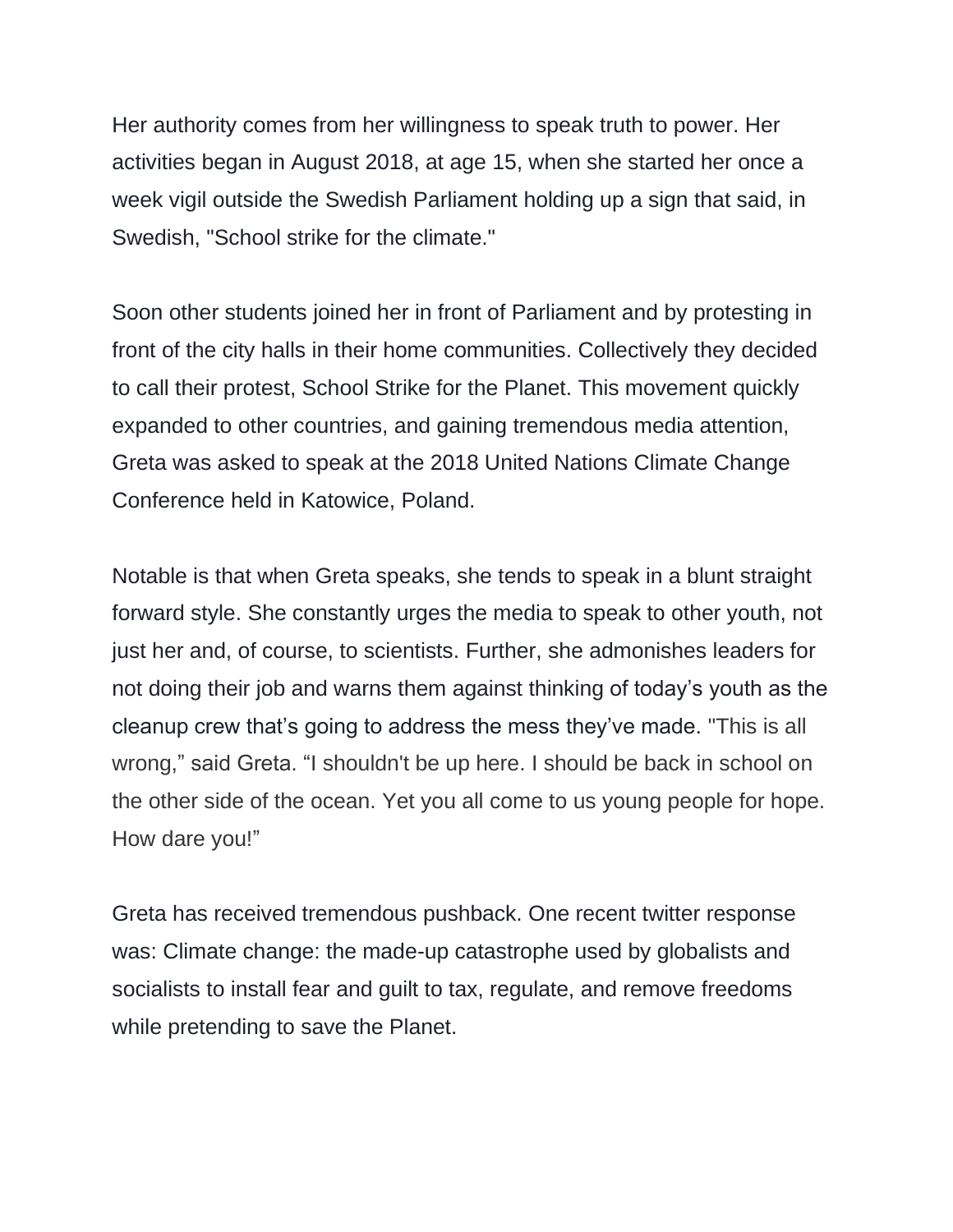People feel threatened by calls for change as their business and mode of life will be different. We have an emerging problem in Keene that's become full-blown in Lake Placid. In Lake Placid, and increasingly here, people are purchasing buildings in traditional residential neighborhoods so they can use them for short-term rentals, mini motels if you will. In so doing, they make their community much less affordable for people who work here as shopkeepers, teachers, members of the highway department, volunteer firefighters, and the like. The justification is, I can make money and have the right to do so; but at what price? Is making money the final arbitrator? Jesus clearly didn't think so.

Growing up, I enjoyed watching the Andy Griffith show, an American situation comedy television series that aired on CBS from October 3, 1960, to April 1, 1968, with a total of 249 half-hour episodes spanning over eight seasons. The show starred Andy Griffiths as Andy Taylor, the widowed sheriff of Mayberry, North Carolina, a fictional community of about 2,000 people. Lead characters were Andy's spinster Aunt Bee, who managed his household, his son Opie played by Ron Howard, and his excitable deputy sheriff played by Don Knots.

Andy is known for very level-headed approach law enforcement and as a way of finding a path forward through the most difficult circumstance, often made far worse by his deputy. In the show, and in his personal life, Griffith approached problems with common-sense advice, mediation, and conciliation. What he was good at was listening and turning down the heat. His deputy felt heard, as was true of his son Opie, Aunt Bee, and others. As stated on the cover of today's bulletin, Andy's often expressed view was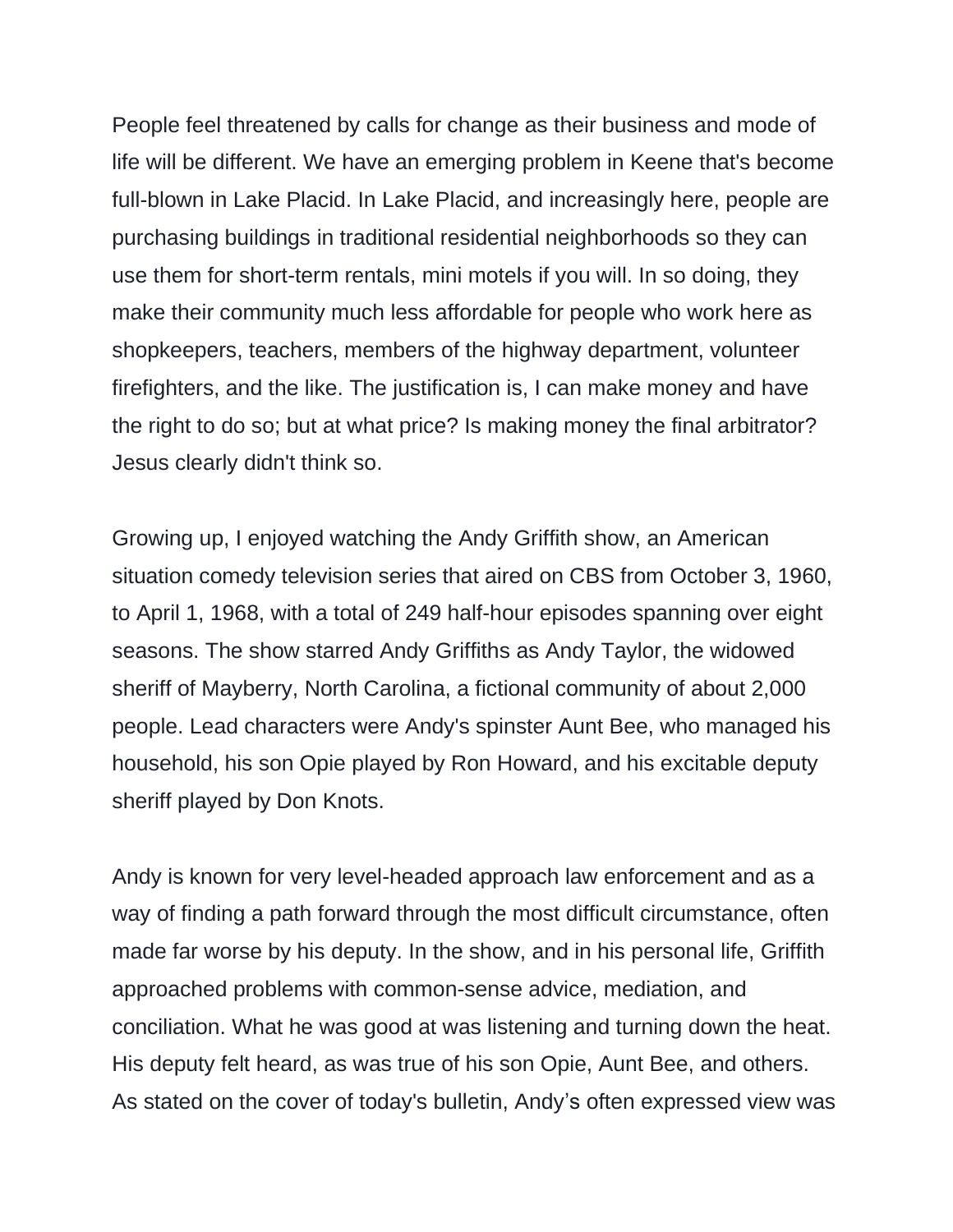"I firmly believe that in every situation, no matter how difficult, God extends grace greater than the hardship, and strength and peace of mind that can lead us to a place higher than where we were before" - a view that Griffiths believed and acted upon in life and manifested over the eight years the show ran.

That approach is a far cry from the showboating we see in Congress or in the media or by people unwilling to address climate change. It's OK to be scared; these are scary times made more so by our unwillingness to step back and look at our circumstances for what they are.

I saw a marvelous docudrama on Netflix the other day titled The Best of Enemies, that illustrated one method of pulling back from the brink, a cliff edge created through a mix of fear and self-interest. The film is based on the book The Best of Enemies: Race and Redemption in the New South by Osha Gray Davidson. The book portrays a rivalry between civil rights activist Ann Atwater and C. P. Ellis, the leader of the Klux Klux Klan in Durham, N.C. during the turbulent south in 1971. Ann had been fighting to get better housing conditions for black families, an effort thwarted by a local judge and the all-white juries he allowed. During this time, Atwater's daughter's school catches fire and is largely destroyed. The white community is afraid that the school board will place the Black children in their schools while the burnt school is rebuilt. C.P. Ellis is urged by them to stop such a possibility from occurring. The Black community in turn urges Ann Atwater to fight for their children's right to get an education.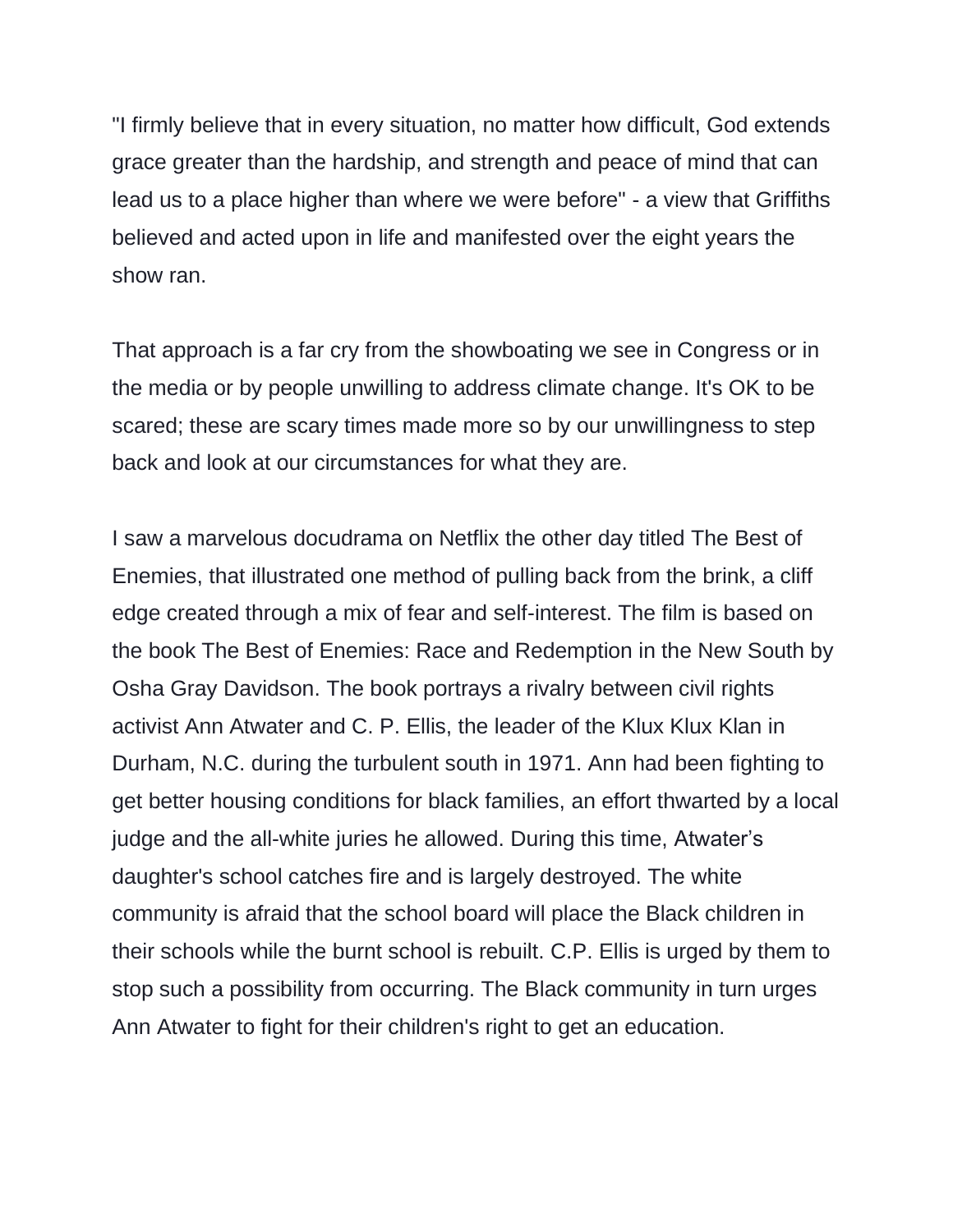The judge decides that the best way to solve this problem is to let the community come up with a solution through a charrette, hires a facilitator, and appoint Ellis and Atwater to co-chair the process, but as they hate each other neither wants to serve. Community pressure forces them to agree. Any adult in the community who wishes is a allowed to be part of the process and from the large group that turns out, about seven are randomly selected from the audience to make the final vote on whatever plan comes out of the process with the judge agreeing to abide by their decision.

There are numerous events that get Atwater in Ellis, in particular, to step out of their role and preconceived notions and think in larger terms though understanding the circumstance of the other. There are concerted efforts by some to derail the process, such as members of the KKK that threaten members of the panel with bodily harm and destruction of their property if they do not vote a certain way, but ultimately Atwater and Ellis find within themselves the ability to join forces to achieve a higher good.

The key was getting to know the other person and finding common ground. Ellis took a social and financial hit for his willingness to take that step, and it was Atwater that then stepped in to protect his economic well-being through using her talents as an organizer to help him shift to a new business model.

Thirty years ago, this past Friday, I was standing on Arbat Stasse in Moscow, a kilometer-long pedestrian shopping and dining street in the center of old Moscow. I was in the city helping organize a forum on global issues by parliamentarians and religious, business, and science leaders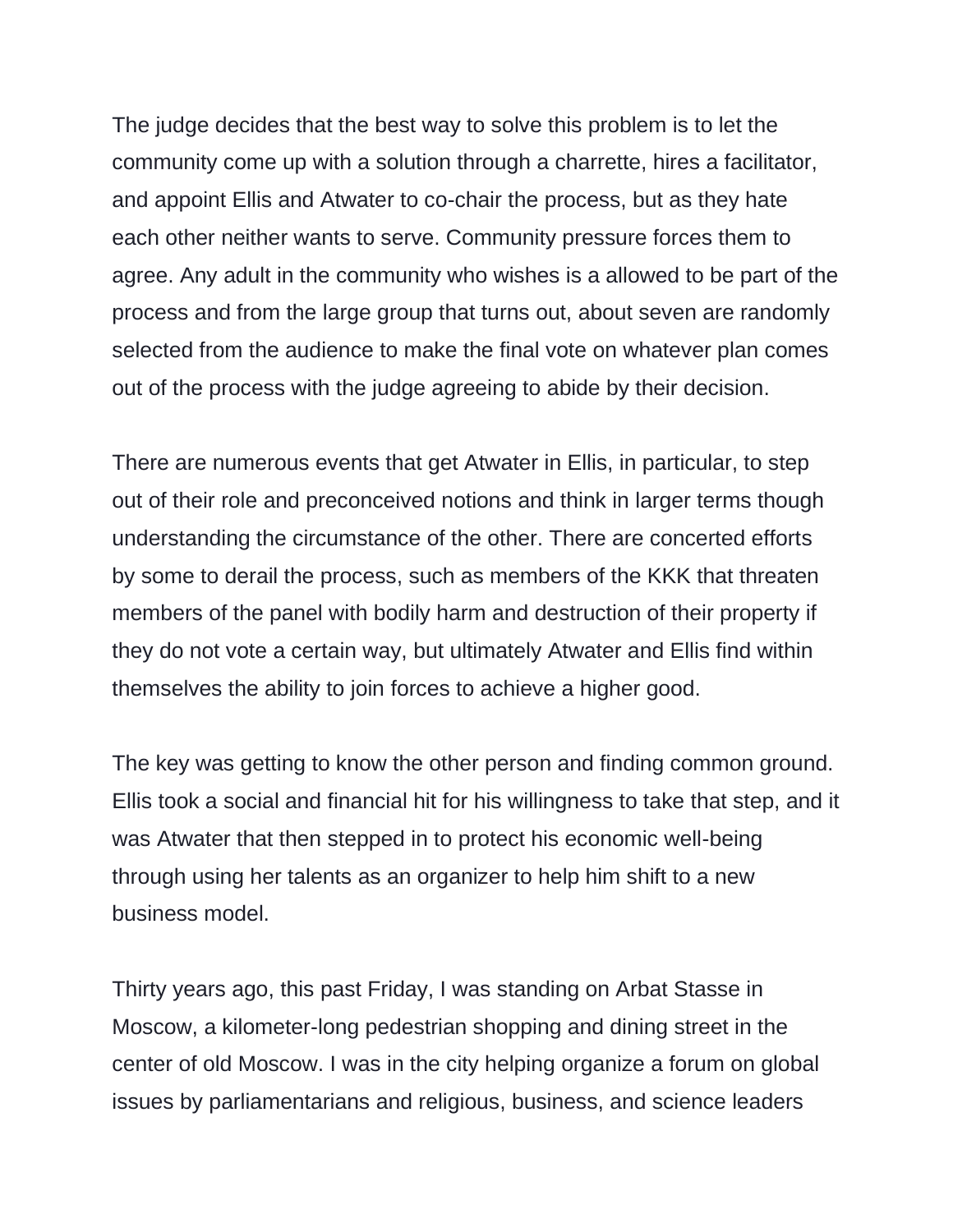from around the world. On Arbat Strasse I noticed that very animated crowds of people had gathered across the street discussing whatever they were reading in Pravda, the leading newspaper in Russia which was displayed in large glass cases attached to walls near street corners so that anyone could read the content. I walked over to see what the fuss was about, and the pictures in the paper displayed images of people sitting on top of the Berlin Wall. They were shocked by the news that Berlin Wall was coming down, especially so because the Russian media had not aired the recent events leading up to it.

Six months later, Nelson Mandela was released from prison by then President of South Africa F. W. de Kerk with the agreement that they would work together to negotiate an end to apartheid. Within a couple years Mandela stepped into the presidency of South Africa; a radical change that, like the Berlin Wall, was done without a shot being fired. It struck me at the time, and I so think to this day that these two events and others of the time are deeply connected, that something larger than either allowed people to make hard choices. I believe the stimulus was people around the world seeing in newspapers and on TV the "blue marble" photo taken of Earth from space by the crew of Apollo 17 on December 7, 1972, the most reproduced picture in history.

People looking at that photograph saw no barriers between countries, rather they saw a blue, green, brown, and white ball, our home, floating in space with nothing else around, the message is that we are all here together. I don't think that the totalitarian governments of the time saw this photograph as the threat it was to their rule, and of consequences allowed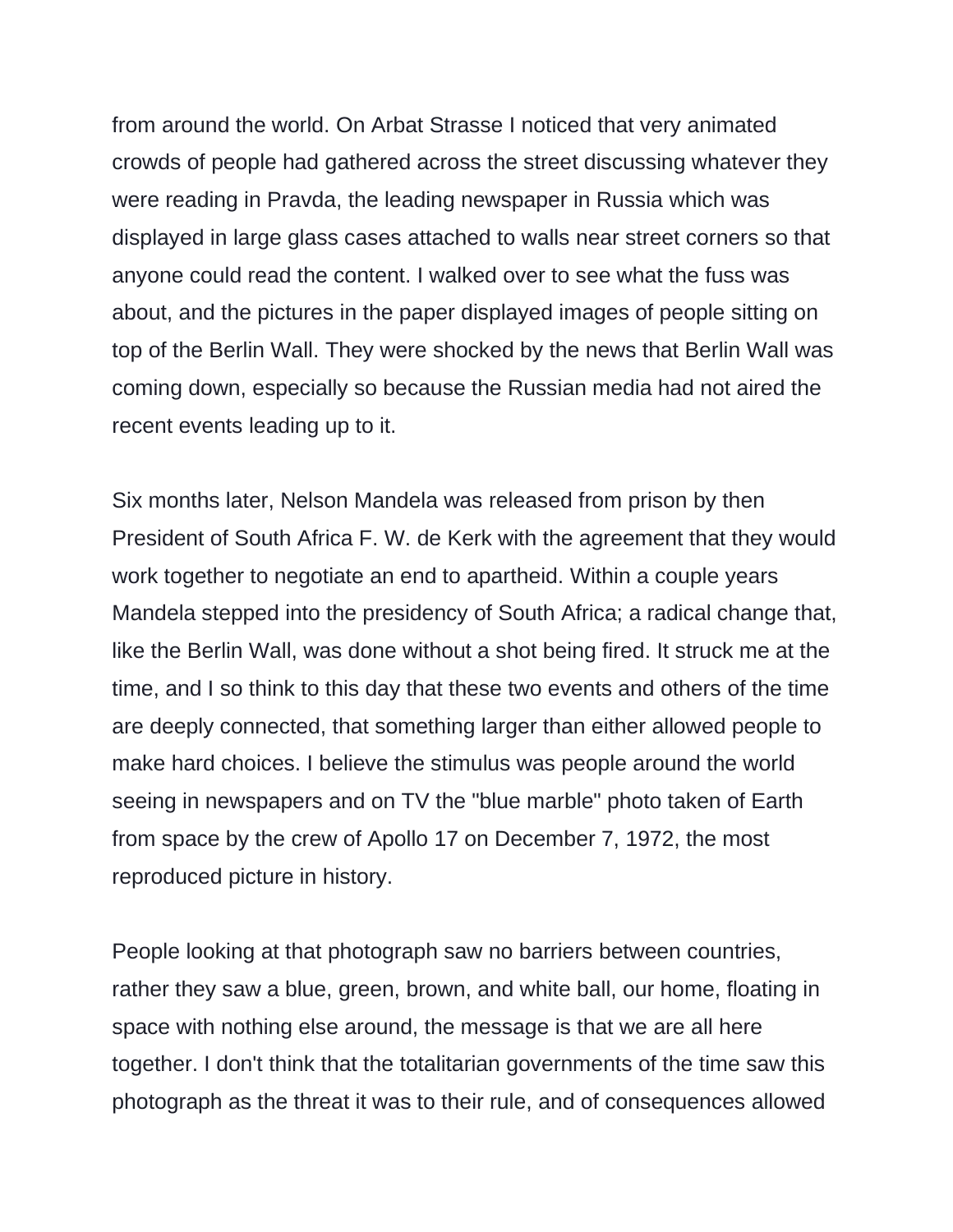people of all walks of life and circumstance see our fragile home floating in a universe of darkness.

The shock and awe of that image have passed, but the deeper authority, the voice within us, remains. Greta is connected to that voice. Jesus is the manifestation of that voice, as is Buddha and others. We have deeper truth that all of us are being called to hear and act upon. We are not being asked to stand in judgment of others satisfied that our view is the right and proper one, but to rather reach across the barriers that divide us for the greater good of all life and future life on this Planet. We are asked to connect with our enemies, to not hide under words complaints about process as the leaders of the temple threw at Jesus but seek the truth of our reality and act accordingly.

We are being called to reject the winner take all approach, and, in its place, to move forward caring for the least of us. This is not an easy path. God never said the path would be easy, only that he would be with us no matter how dark and vexing the moment.

Or, as Gandalf in Lord of the Rings responded to Frodo, who was bemoaning that he was living in a time with so many difficult challenges, "So do I, and so do all who live to see such times. But that is not for them to decide. All we have to do is decide what to do with the time that is given us."

God is here to help guide us forward. It's time to set aside the Kool-Aid and recognize and take stock of our reality. Good news is that are not alone, we